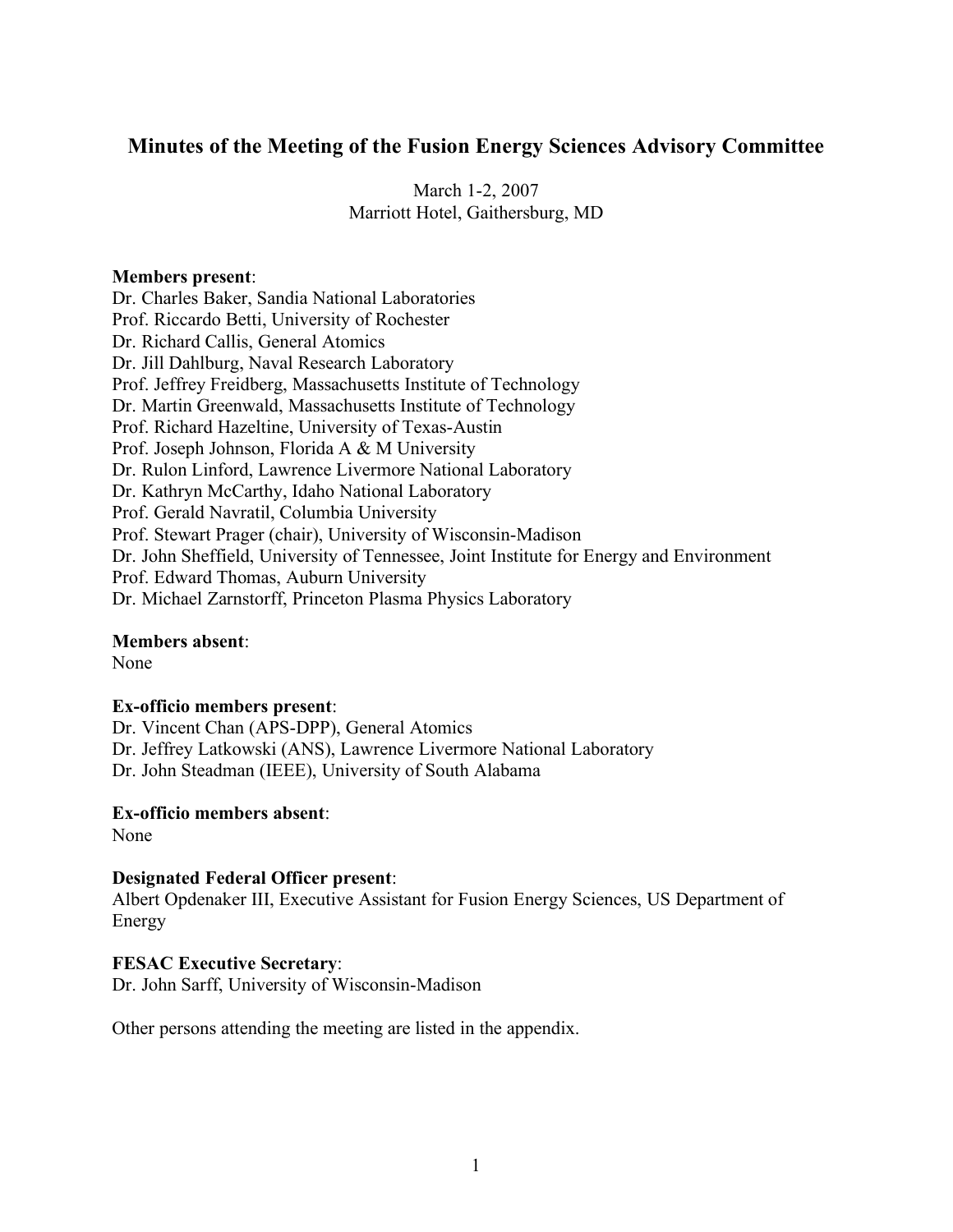### **Action items from the meeting:**

- 1. FESAC members have one week following the meeting to provide final input on the PART assessment report.
- 2. A panel will be appointed to begin work immediately on preparing a report to FESAC responsive to the new charge.
- 3. At its next meeting, FESAC will consider possible next steps in assessing progress and issues in workforce development.

# **1. Meeting Logistics and Agenda Approval.**

The meeting was called to order at 8:30 am. Prof. Prager welcomed new FESAC members Drs. Vincent Chan and Jeffrey Latkowski. He also relayed the exciting news that Prof. Raymond Fonck has been appointed Associate Director for the Office of Fusion Energy Sciences effective Mar. 1. He also noted that the fusion community owes a huge debt of gratitude to Dr. Thomas Vanek for serving as the acting Associate Director.

Prof. Johnson raised the question of reviewing the recommendations of FESAC's work force development study. He claimed that the Office of Science appears to be lagging other agencies in implementing recommendations resulting from parallel work force development studies. He requested that this issue be added to the agenda or a future FESAC meeting's agenda. Prof. Prager acknowledged the importance of this issue. A discussion of possible next steps in assessing progress and issues in workforce development will be scheduled for the next meeting of FESAC.

Additional discussion on the PART assessment was added to the agenda as the first item of business on the second day of the meeting.

# **2. Annual Ethics Briefing.**

Ms. Tina Hymer of the Office of the General Counsel conducted an ethics training session for FESAC members. This ethics training and disclosure of potential conflicts of interest are required annually for FESAC members. She reports that analysis of the disclosure information provided by the FESAC members found it unlikely that any waivers will be required. If members have questions regarding potential conflicts of interest as they arise, they may contact FESAC's designated federal officer, Mr. Al Opdenaker.

# **3. Panel Report: Progress toward PART Measures.**

Prof. Navratil presented the modified draft report *Assessment of Progress towards Long Term Goals of the Fusion Energy Sciences Program*. He reviewed the PART long term goals established by OFES and OMB and the strategy to use intermediate milestones as the method to illustrate and characterize progress in achieving the long term goals. Since the last FESAC meeting, two other communities have completed their PART analysis. The high energy physics community adopted a strategy similar to FESAC's approach.

*FESAC discussion*: Generally FESAC agreed with the style and approach of the assessment, but there was discussion regarding the particular content and the way it would be perceived. For example, the assessment judges the progress "excellent," yet the definition of excellent for purposes of the assessment describes a level of accomplishment that has not yet been achieved.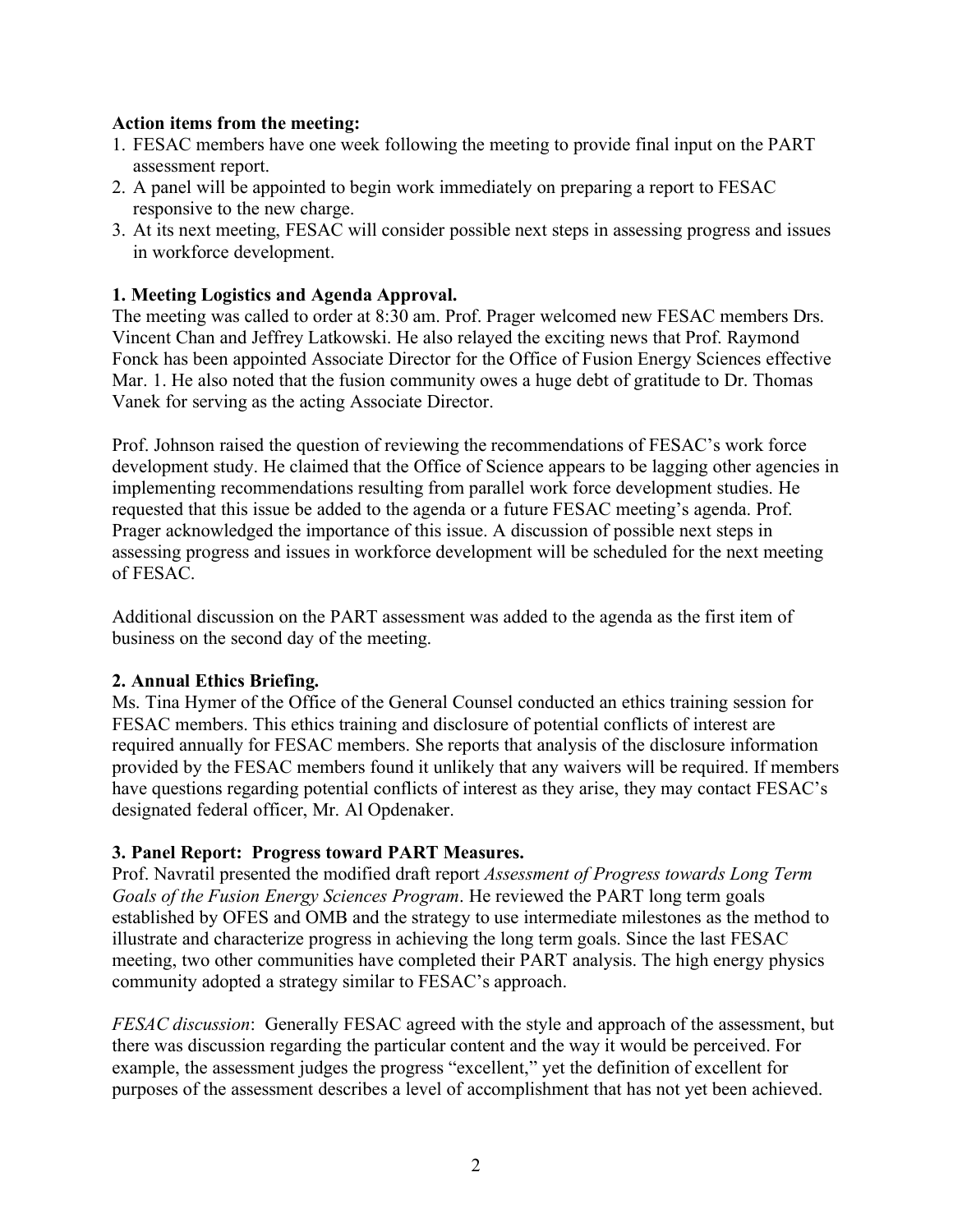The credibility of the assessment might therefore be damaged. It was recommended that the report make clear that there is "excellent progress," so that the meaning is clear and accurate. There was also discussion on whether or not it is wise to attach specific dates to the intermediate milestones. Dr. Vanek noted that one of the assessment's main audiences is OMB, and that having specific dates is indeed the best approach. There was also discussion on how recent changes in the management of the high energy density plasma and inertial fusion components of the program might impact the assessment, since one of the three long term goals covers this area of research. Prof. Navratil explained that the long term goals are not negotiable at this time, so the assessment needs to include this area. There were also concerns expressed that the whole committee was not given adequate time to review the draft report prior to this meeting.

FESAC voted to accept the report, subject to the requirement that no substantive change in content would occur in any final revisions following the meeting. FESAC members will be given approximately one week following the meeting to provide additional editorial input.

### **4. U.S. Burning Plasma Organization: Status Report.**

Dr. James W. Van Dam (University of Texas and USBPO Director) described organizational changes and activities occurring in the U.S. Burning Plasma Organization (USBPO). A number of changes in USBPO leadership have occurred in recent weeks. Dr. Van Dam takes over as USBPO Director from Prof. Raymond Fonck (the new Associate Director of OFES). Dr. Charles Greenfield (GA) will be taking over the Deputy Director position formerly held by Dr. Tony Taylor (GA). Dr. Amanda Hubbard (MIT) is the new Chair of the USBPO Council, and Dr. Michael Zarnstorff (PPPL) is the new Vice Chair of the Council. Dr. Van Dam stressed the importance of U.S. involvement in the upcoming ITER design review. A number of physics tasks and issue cards have been submitted to the ITER organization. It is important that appropriate technical expertise be involved in these processes, and Dr. Van Dam reports good cooperation and support are being provided by the major project leaders.

*FESAC discussion*: The status of the NRC review of the report on US participation in ITER submitted to Congress under the Energy Policy Act was discussed. Dr. Vanek explained that this is in progress and the review work will begin soon.

# **5. ITER Project Status.**

The status of the ITER project was reviewed by Dr. Thomas Vanek (OFES) and Dr. Ned Sauthoff (U.S. ITER Project Office). Dr. Vanek commented on the spectacular nature of the ITER agreement signing ceremony in Paris, France. Prior to its signing, the agreement passed the 120-day congressional review period, with a "yes" coming from the House Subcommittee on Science. The ITER Organization is currently operating under the Arrangement of Provisional Application until the ITER Agreement is ratified by all parties, which is expected to be completed by mid-2007. The U.S. has requested the status and plans for integration of the Broader Approach Agreement signed by EU and Japan.

Dr. Sauthoff described the ongoing development of the ITER organizational staff and management structure for both the ITER Organization (IO) and the U.S. ITER Project Office (IPO). The U.S. is supporting the IO as it builds its project management and business systems infrastructure. An ITER design review is being prepared to update the 2001 ITER FDR, establish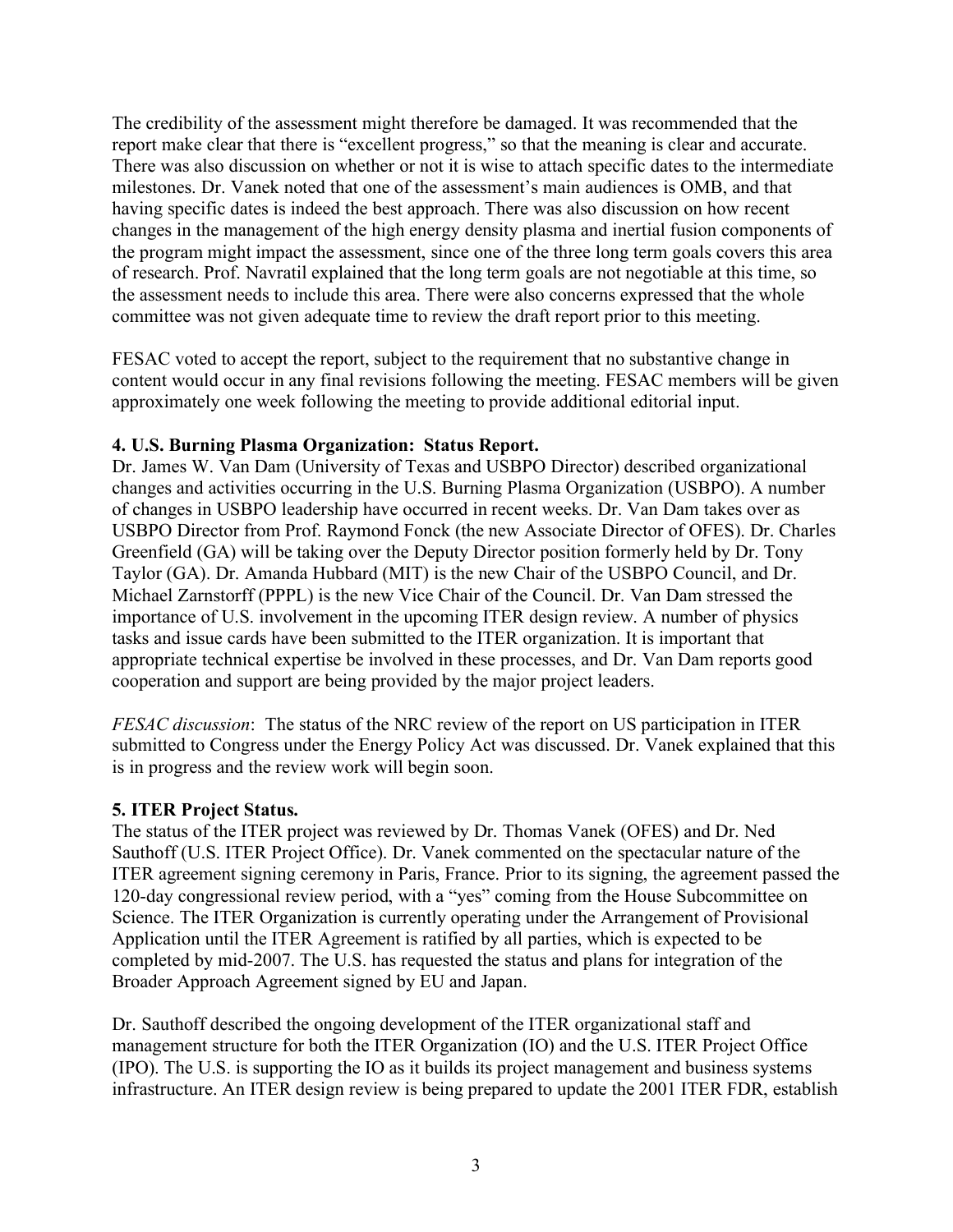the project baseline, and develop a preliminary experimental operations/research plan. The review will be conducted this year by eight working groups. The U.S. has at least one member on each of these working groups. Dr. Sauthoff noted that it is important that the U.S. fusion community participate in the design review.

*FESAC discussion*: Asked if there are export license control issues for U.S. contributions to ITER, Dr. Sauthoff explained that the DOE and the U.S. IPO have been working with the Department of Commerce to arrange for export of US-provided hardware and to allow the release of certain information important to the success of the ITER project. The most difficult issue within the U.S. ITER Project is deemed-export. Dr. Sauthoff highlighted that the U.S. ITER Project does not include a Test Blanket Module program. He noted that it is the responsibility of employers to make sure that employees are educated and aware of export control obligations. The U.S. IPO will be focused on "training the trainers" located at various institutions and business entities. Dr. Sauthoff was asked about the possible need to de-rate the magnetic field strength in ITER due to problems with the superconductors. He explained that an engineering analysis is underway, while in parallel, prototypes of new designs and materials are being fabricated for testing. Dr. Sauthoff was asked how the scheduled date of 2016 for first plasma was determined. He replied that not all of the parties have submitted schedules for their contributions, so it is not yet possible to complete the integrated schedule for the project. The possibility for U.S. participation in the EU/JA Broader Approach was discussed. Dr. Vanek noted that the U.S. would have strong scientific interest for participation, but that financial constraints might be limiting. Also, although EU and Japan are considering inviting other parties to join, they are not ready to discuss the issue in detail.

# **6. Office of Science 2008 Budget.**

Dr. Raymond Orbach, Under Secretary for Science, discussed the Office of Science budget request for FY 2008. He began by commenting how wonderful it is that Prof. Fonck has stepped forward to assume the duties of the Associate Director for OFES. He commented that it is a mark of a mature community when it supports such a commitment by one of its own members, as in this case. He noted that this is as much a good reflection on the community as it is on Prof. Fonck. He also thanked Dr. Vanek, not only for his management but also his leadership as acting Associate Director. In other general comments, Dr. Orbach noted the importance of ITER as a model for the globalization of construction and operation of large scientific research projects. He described the challenges associated with off-shoring scientific facilities, using analogies in high energy physics research. This is the essence of the new charge to FESAC: how will we invest in the program in the next 10-20 years to maintain its quality? He explained that the use of "DEMO" in the charge is intended to give concreteness to the time scale of the planning. On the FY 2008 budget request, Dr. Orbach notes that the 52% increase in the OFES funding is a clear indication that DOE is committed to maintaining the domestic fusion program while following through on the U.S. ITER commitment. No other program in the Office of Science would receive a larger increase in funding. He emphasized the importance of completing ITER on time and on budget to maintain confidence in Office of Science. He also noted the order of magnitude greater computational capability in the U.S. than elsewhere in the world, which will provide a large computing resource opportunity for fusion (and other) research.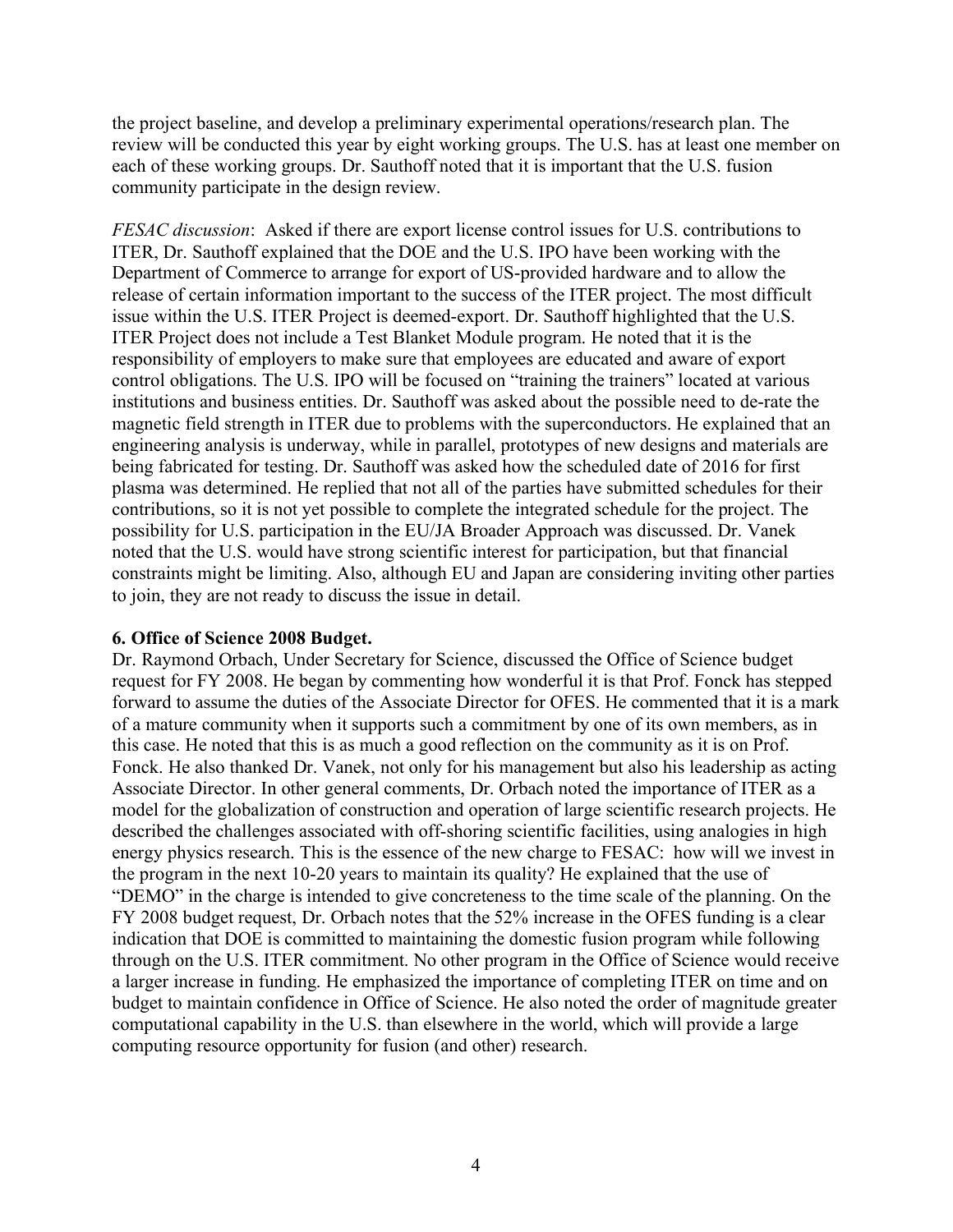*FESAC discussion*: It was noted that fusion research has many computational needs that do not require heroic performance. Dr. Orbach agrees that computing resources need to be balanced, and we should be careful not to make too great a distinction between "capacity" computing versus "performance" computing. He is personally interested in our opinions on these matters, inviting personal email if computational capability issues are not being addressed adequately at the community level. It was also noted that remote participation is increasingly important in the globalization of large project research. Dr. Orbach agreed, noting recent improvements in ESNet performance. He urged to take home this message, since often network performance is limited by the "last mile link." It was noted that many of the issues related to achieving a successful DEMO are technology related, and that the technology components of the fusion program have struggled to maintain funding. Dr. Orbach resisted answering these questions because he is frustrated by the debate over distinguishing that which is research from that which is technology. He urged the community simply to identify those issues that need to be addressed. Asked about progress in work force development in the Office of Science, Dr. Orbach outlined programs at the laboratories aimed to increase workforce diversity and to promote science education, particularly at the middle school level. In regard to improvements in the workforce for the domestic program, Dr. Orbach reminded FESAC that additional people resources are included in ITER funding. On the new charge, it was noted that the development of fusion energy is a worldwide effort, but that at some point a DEMO will need to be built on U.S. soil. In identifying gaps, should the fusion community consider only those things we are presently good at or also those things we eventually need to do? Dr. Orbach answered that the goal is to maintain a world leading fusion program, and we need to identify research areas where we will clearly be leaders.

#### **7. Fusion Energy Science 2008 Budget.**

Dr. Thomas Vanek, acting Associate Director OFES, outlined the FY 2008 budget request for the Office of Fusion Energy Sciences. He characterized it as a good budget, funding ITER while maintaining the base program at about the inflationary level. He noted that major facility operations are increased modestly, though still not at the full usage level. He emphasized the need to hold the total project cost for ITER within the specified limit.

*FESAC discussion*: Dr. Vanek was asked if higher political levels are aware that a new baseline for the ITER project is being developed. He replied that ITER was a presidential initiative. Having a schedule and cost cap was effective in convincing Congress to accept U.S. participation in the project. The worst case scenario would be to move away from the established cap. There are presently two escape clauses, one for escalation (inflation) above the U.S. Government's estimates and one for currency fluctuation. Asked about consideration of upgrades to ITER, Dr. Vanek noted that a good analogy would be the Spallation Neutron Source; while the SNS was under construction, plans were being made for upgrades, but that the funding for the upgrades would be separate. On the budget, Dr. Vanek was asked what fraction of "Other Universities" funding goes to historically black colleges and universities (HBCU). Dr. Vanek replied that he did not recall this level of detail in the budget and that the question is best put to the HBCU program manager. Mr. Opdenaker estimated the HBCU funding to be flat at about \$1M. Dr. Vanek was also asked what are OFES views on programs like the junior faculty development, various centers, and NSF partnering. He replied that OFES is doing everything it can to optimize these programs. Dr. Vanek was also asked about the funding of the materials development program and high energy density physics research. On materials, he replied that it would be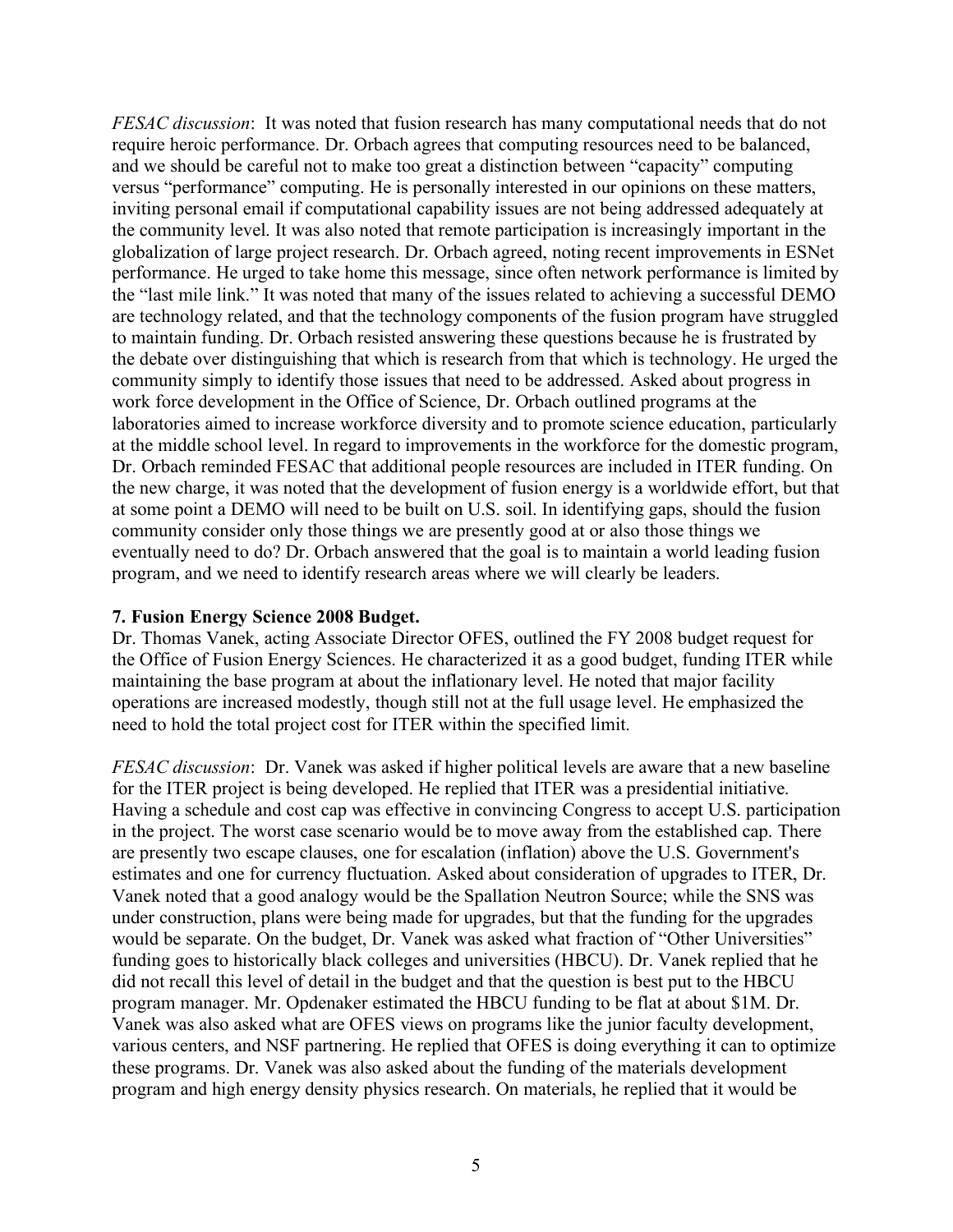necessary to assess whether or not Basic Energy Sciences is serious about (fusion) materials research. On HEDP, the new joint program is the outcome of a two year discussion. There is no new funding, and the joint program needs to show that it can cooperate with NNSA before additional funding can be expected.

### **8. U.S. ITER Test Blanket Module: Status and Plans.**

Dr. Thomas Vanek and Prof. Mohamed Abdou described the U.S. position on the Test Blanket Module (TBM) program for ITER. The TBM research is part of the ITER mission, but it is not included in the scope of the ITER agreement. Funding for TBM research is not included in the ITER MIE. Prof. Abdou emphasized that the blanket is *the* key component in what he calls the five pillars of fusion energy, yet no fusion blanket has ever been built or tested. There are three equatorial plane ports on ITER dedicated to TBM research. The present plan calls for two independent TBM assemblies to be tested simultaneously in each port, for a total capacity of six assemblies. This alone creates competition, given seven parties involved in ITER. Since the eventual success of fusion power depends critically on the functions of the blanket, there is also tension from party concerns on sharing critical information, in the absence of negotiated agreements. To prepare for the D-T stage of ITER experiments, it is important that the TBM testing begin in the earlier hydrogen stages, essentially from day one operation. Prof. Abdou argues that it is therefore urgent for the U.S. to commit to a TBM program. A technical plan and cost estimate for an effective TBM program have been developed. The projected cost is order \$10M/year, which for reference is less than the cost of tritium (which could be as much as \$100M/kg). Prof. Abdou stressed that funding at less than an optimum level could still allow significant progress.

*FESAC discussion*: In response to the question what is the present U.S. policy on the TBM program, Dr. Vanek explained that there is presently no commitment to proceed. For several reasons there has not been sufficient focus on this issue in OFES. Since the required funding is outside the ITER agreement, the TBM program would have to be supported from the base program funding. An ITER organization level discussion of the TBM program is planned for the Interim ITER Council meeting in March. Several questions were raised regarding the cooperation between the parties in TBM development. Prof. Abdou answered that in his view an agreement similar to that for ITER construction would facilitate resolving the tricky issues in sharing information and coordinating experiments. He noted that the major hindrance to the development of a coordinated plan is the lack of U.S. commitment on the TBM.

#### **9. Presentation of New Charge.**

Dr. Raymond Fonck, Associate Director OFES, presented a new charge to FESAC. The primary goal for the charge is to identify opportunities for U.S. leadership in fusion energy science and technology in the ITER era. These opportunities are anticipated to derive from the "research gaps" in the required knowledge base for a fusion DEMO. A high level discussion is requested, not specific to particular facilities or next step facility concepts. However, the charge does ask for an assessment of all available means to address the issues, e.g., existing and planned facilities worldwide, theory, and modeling. The scope of the charge is not to include high energy density laboratory (HEDLP) plasmas or energy-related HEDLP.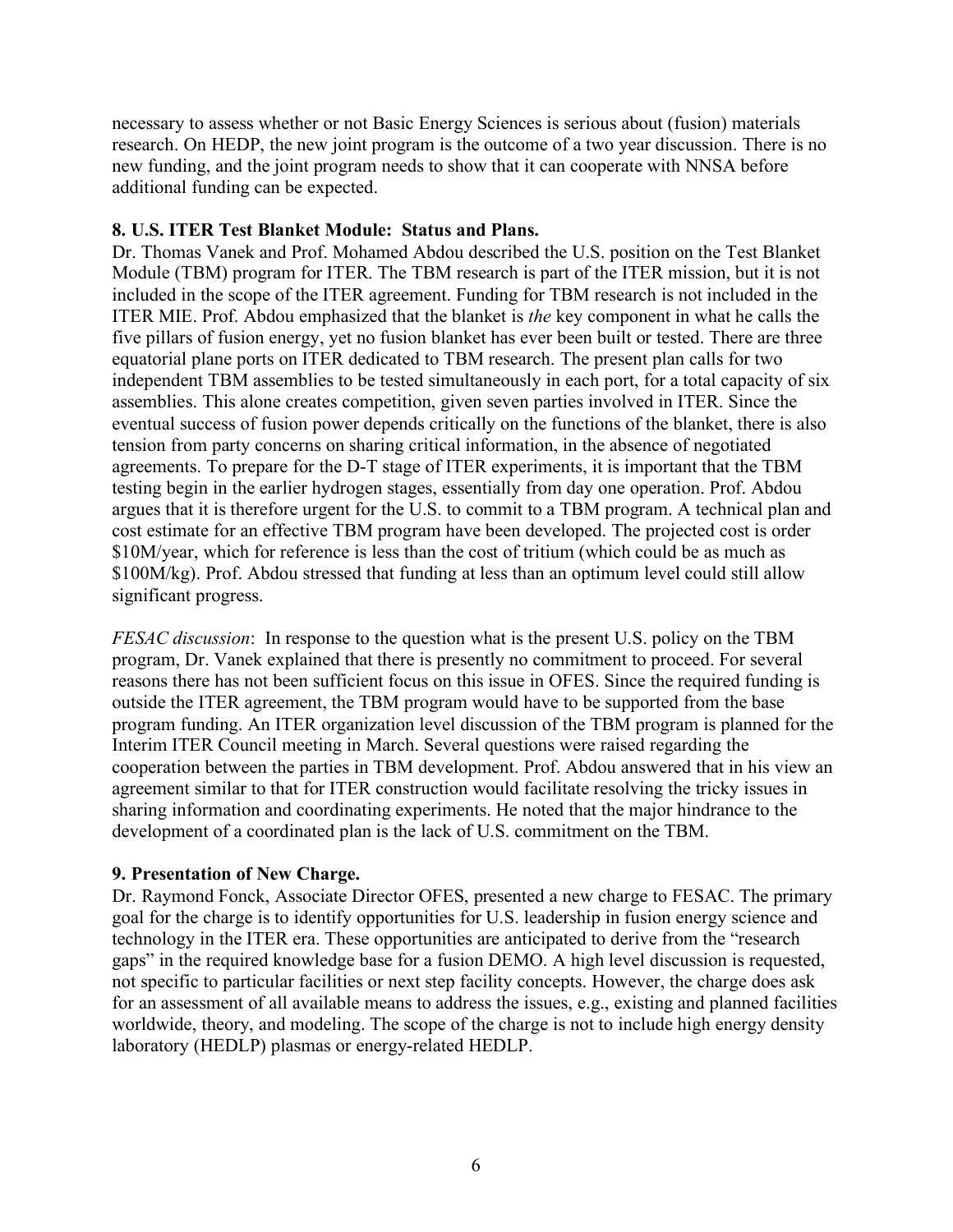*FESAC discussion*: The questions and discussion probed the scope and intent of the charge. Prof. Prager summarized that the main intent of the charge is to inform discussion of major new initiatives. If this is true, then the charge needs to be put in that context, otherwise the charge elements are extremely broad. Dr. Fonck added that major initiatives should correspond to large research gaps. It was noted that a good interpretation of the level for analysis is identifying classes of facilities or classes of priorities. It was also noted that accounting of the world view is very challenging, and the possible inclusion of non U.S. members on the panel was discussed. Dr. Fonck noted that the world program is coming into focus, particularly in regard to proposed major new facilities. Asked if a major initiative could be composed of a number of components, Dr. Fonck agreed, so long as the components have an integrated mission, not just a collection of separate ideas out of which one might distinguish itself. Several questions probed the prioritization aspect of the charge, for example, how to prioritize flexibility as new knowledge becomes available, and also differentiating the priority of components in an integrated fusion system. Dr. Fonck emphasized that this is to be viewed as a "living" process, which will need to be updated. He agreed that decision points should be identified. In regard to the non inclusion of high energy density physics (HEDP), Dr. Fonck was asked if this implies HEDP is removed from FESAC's jurisdiction. He replied no, only for this charge. Dr. Vanek added that it is not yet clear what advisory committee will be set up for HEDP. A related observation was that since HEDP is not included, the charge implies that DEMO should be interpreted to mean a tokamak DEMO. Dr. Fonck reiterated that DEMO is used in the charge primarily to define a time scale for the analysis. He added, though, that this does constrain consideration of options based on other configurations, but he generally agreed that is would be appropriate to respond with issues that are configuration specific. On the charge process, Dr. Martin Greenwald was named chair of a panel to be appointed by FESAC to answer the charge. Exactly how community input will be solicited is yet to be determined, but it will not be a Snowmass-like process for this charge. Dr. Greenwald invited FESAC input on how best to proceed.

First day, adjourned, 5:30 pm Second day, called to order, 8:30 am

#### **10. High Energy Density Physics: What's Happening.**

Dr. Francis Thio, OFES, described changes occurring in the federal stewardship of high energy density laboratory physics (HEDP) research. An inter-agency task force has recommended that OFES and NNSA establish a joint program in HEDLP to accommodate recommendations of several NRC and other reports on HEDP. The task force was sponsored by OSTP and included members from DOE, DOD, NASA, NSF and NIST. Research activities in these agencies have been mapped onto 15 scientific thrust areas identified in a report by the National Task Force on High Energy Density Physics led by Dr. Ron Davidson. There is as yet no new funding, rather the HEDP elements of the various agencies are gathered in the new joint program. It is possible that a new advisory committee will be established for the joint program.

*FESAC discussion*: Several questions were asked regarding the longer range view of HEDP scope and funding, for example is a single line item in the budget planned for the future and will the new joint program be the "final" home for inertial fusion energy. It was observed that the HAPL program, the project with largest funding in this area, is not included in the new joint program. Drs. Thio and Vanek said it was too early to say, and that this discussion will follow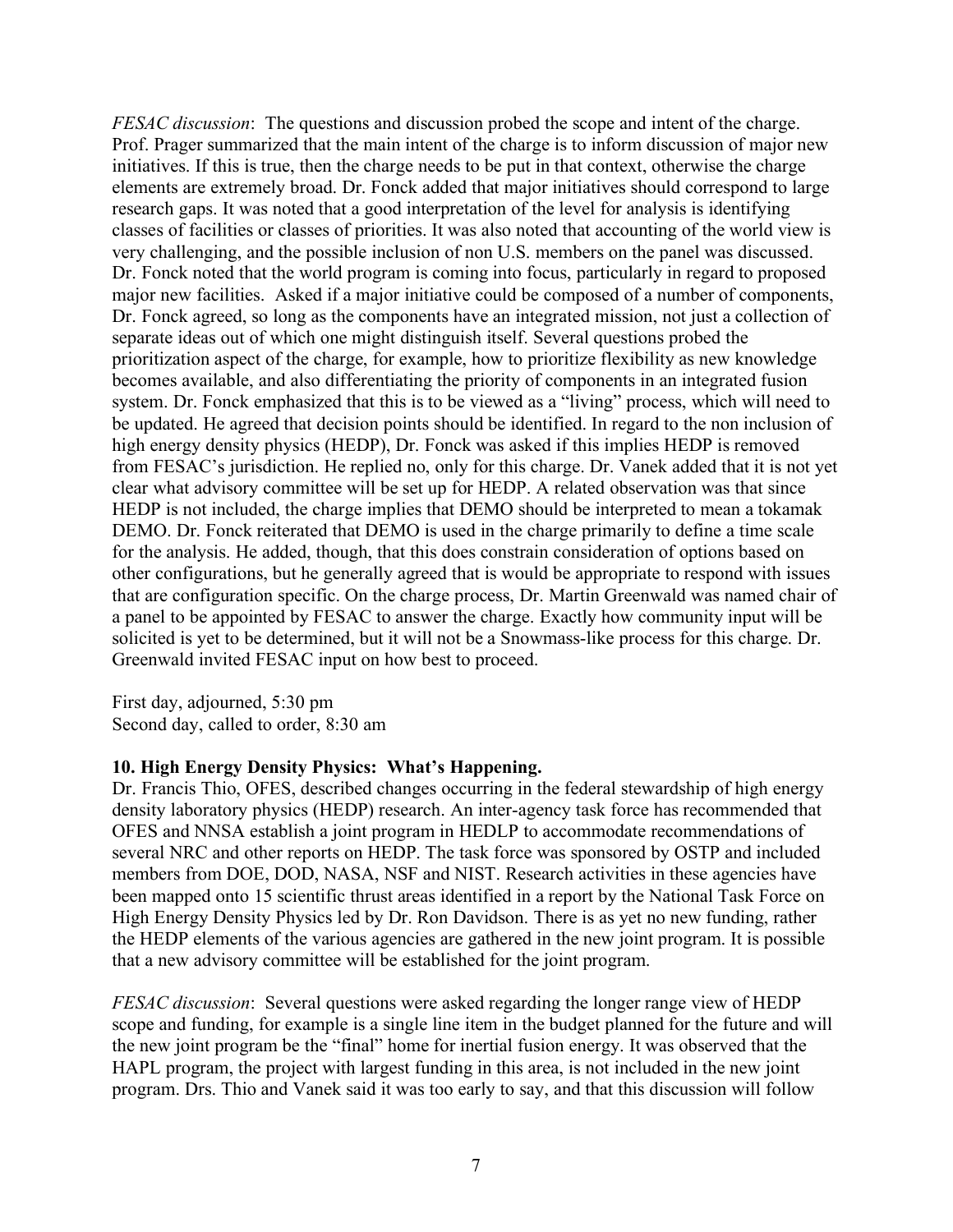from the report. The DOE budget explanation already includes a description of the new program, but line items remain in the OFES and NNSA budgets. Dr. Vanek offered that convergence between the NNSA and DOE programs will need to occur before a single line can be considered. Concern was raised that the new joint program will tend to divide the IFE and MFE communities, not draw them together as in recent years to speak with a common voice in the development of fusion energy. The new charge, being focused on MFE, might also be a dividing force. It was suggested that if the new charge does not include IFE, a second parallel charge might be required, building on the anticipated successful ignition experiments on NIF.

### **11. Fusion Simulation Project: Status and Plans.**

Dr. John Mandrekas (OFES) and Prof. Arnold Kritz (Lehigh University), described the Fusion Simulation Project (FSP), which is a computational initiative aimed to develop "whole device" predictive simulation capability, focusing on ITER. The project is led by OFES in collaboration with OASCR. A workshop will be held in May to develop a detailed roadmap with major scientific and computational milestones. The program committee and participants span a broad cross section of the fusion and advanced computation communities.

*FESAC discussion*: Several questions were raised in regard to FSP connections to the base theory program. It was noted that there needs to be strong coupling with the theory program, and that FSP should not place sole emphasis on peta-scale computing, which is a main driver for OASCR but not the required level of computing for many fusion science problems. It was also noted that in the budget transition for FY 2006 to FY 2007, the base theory funding was reduced while the SciDAC projects were increased by the about the same amount. Prof. Kritz emphasized the need for "high fidelity" physics models, which will largely come from the base theory program. He also answered that coding and documentation standards are included in the plan, which should improve the ability of theorists to identify and understand the models included in the codes. Dr. Makrekas explained that the funding changes between FY06 and FY07 should not be interpreted as a transfer of funding. Also, the plan is for FSP to be supported by new funds. Members commented that it should be emphasized in the FSP plan that new money is required and that no funding should be transferred from the base theory program in support of FSP. An objection was raised in the use of "whole device simulation" as a characterization of the FSP goal, since the models are primarily focused on the plasma volume. Also, no visible connection to the ITER project is seen in the organization. Dr. Mandrekas responded that edge modeling will be included. Another observation was that the FSP is characterized as a tokamak-specific project, but that the effort could have profound impact on other magnetic configurations, underselling the potential scope of the project. Prof. Kritz replied that it is important to recognize limits to what can be accomplished with available funding.

#### **12. Public Comments.**

Prof. Thomas Jarboe, University of Washington-Seattle, addressed FESAC on behalf of the Innovative Confinement Concepts (ICC) program committee. He reminded FESAC of the role of ICC research as noted in recent studies, including the Integrated Program Planning Activity, Snowmass 2002, and the Plan for the Development of Fusion Energy (so-called 35-year plan). He summarized several ways in which ICC research is important to development of DEMO. He argued that since the new charge points to a second charge which is expected to encompass the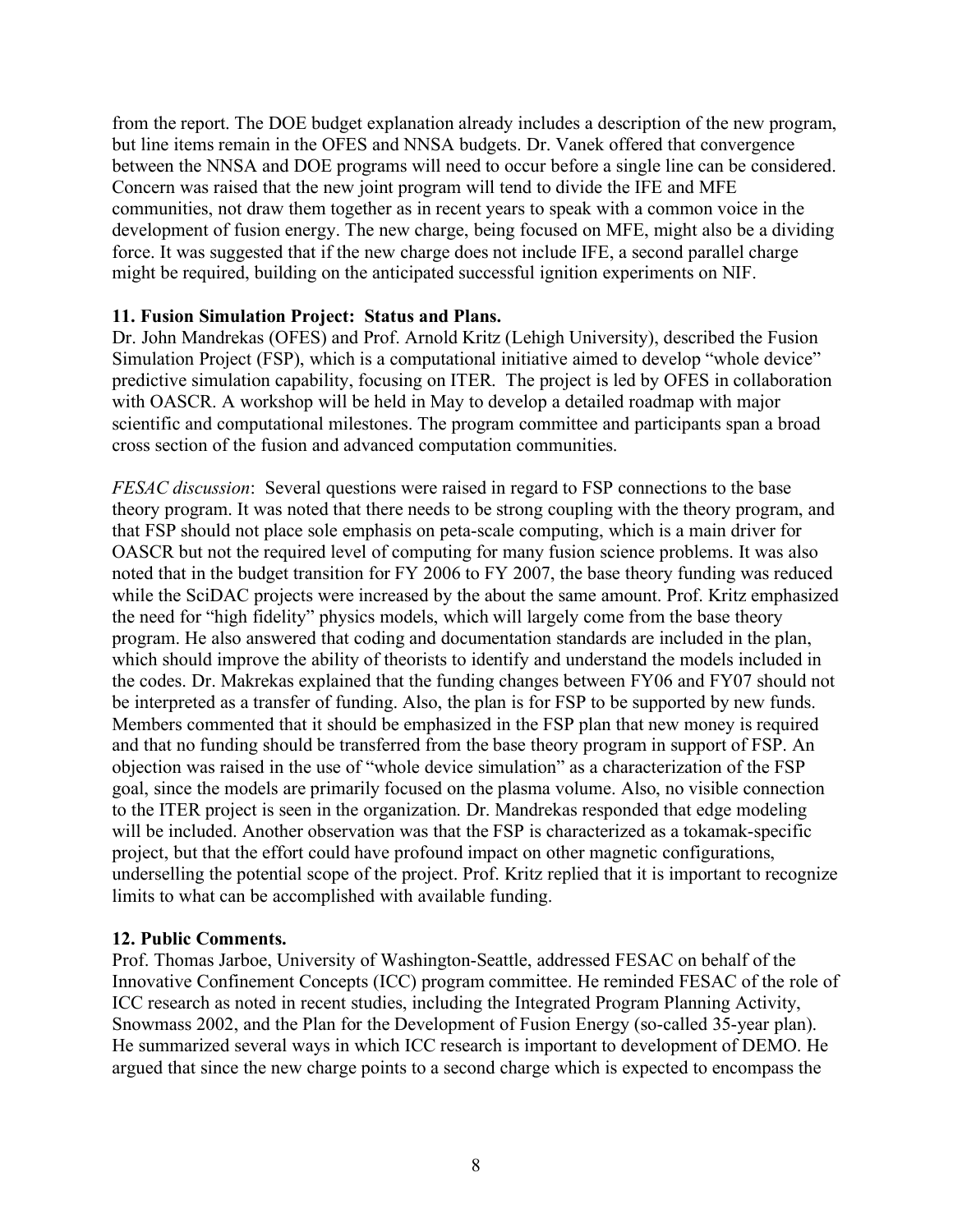entire program, it is essential that ICC research be included in the process used to address the new charge.

Dr. Stephen O. Dean, Fusion Power Associates, presented a letter to FESAC expressing his disappointment in the wording of the new charge, which he believes leaves too large a range of interpretation in its meaning. He argues that if this charge opens the door to a discussion of the path to DEMO, then the process needs to include inertial fusion energy (IFE) and innovative confinement concepts (ICC), not just the tokamak approach. He observes that the three camps, tokamak, alternate (or ICC), and IFE research have not always worked together well, and this charge could create uneasiness between these camps. He believes that if the new charge is carried out as written, then some people will feel they have missed the boat. He urged FESAC to include IFE and ICC in addressing the charge, or to ask DOE for a parallel charge on these other programs, whose report would be simultaneous with that for the new charge.

# **13. Preparation of Letter to DOE.**

The FESAC committee edited the cover letter for its report on the *Assessment of Progress towards Long Term Goals of the Fusion Energy Sciences Program* for the OMB Program Assessment Rating Tool.

Meeting adjourned at 12:00 pm

### **Appendix: public attendees.**

Raymond Orbach, DOE Grant Logan, LBNL Anne Davies, Self Ronald Davidson, PPPL Miklos Porkolab, MIT Thomas Jarboe, University of Washington Ronald Stambaugh, General Atomics Tim Durkin, JAEA Makoto Ooka, JAEA David Baldwin, General Atomics Donald Rej, LANL Michael Roberts, self Rich Hawryluk, PPPL Dale Meade, Fusion Innovation Research Energy George Tynan, UCSD Dan Lehman, DOE/SC Joanne Wolfe, SC 1.21 Kohl Gill, SC 1.22 Stan Milora, ORNL Stephen Dean, FPA Richard Nygren, Sandia Nat. Labs. Bill Tang, PPPL Arnold Kritz, Lehigh University

James W. Van Dam, IFS-Texas John Willis, self Mike Campbell, General Atomics Mark Haynes, General Atomics Earl Marmar, MIT Casey Clark, DOE Ben Cross, Savannah River National Lab. Tony Taylor, General Atomics Mohamed Abdou, University of California-Los Angeles Chris Carter, PPPL DC Office Ed Synakowski, LLNL

# DOE OFES:

Raymond Fonck Thomas Vanek Al Opdenaker Barry Sullivan T.V. George Steve Eckstrand Gene Nardella Rostom Dagazian Joanne Wolf Sharon Stevens